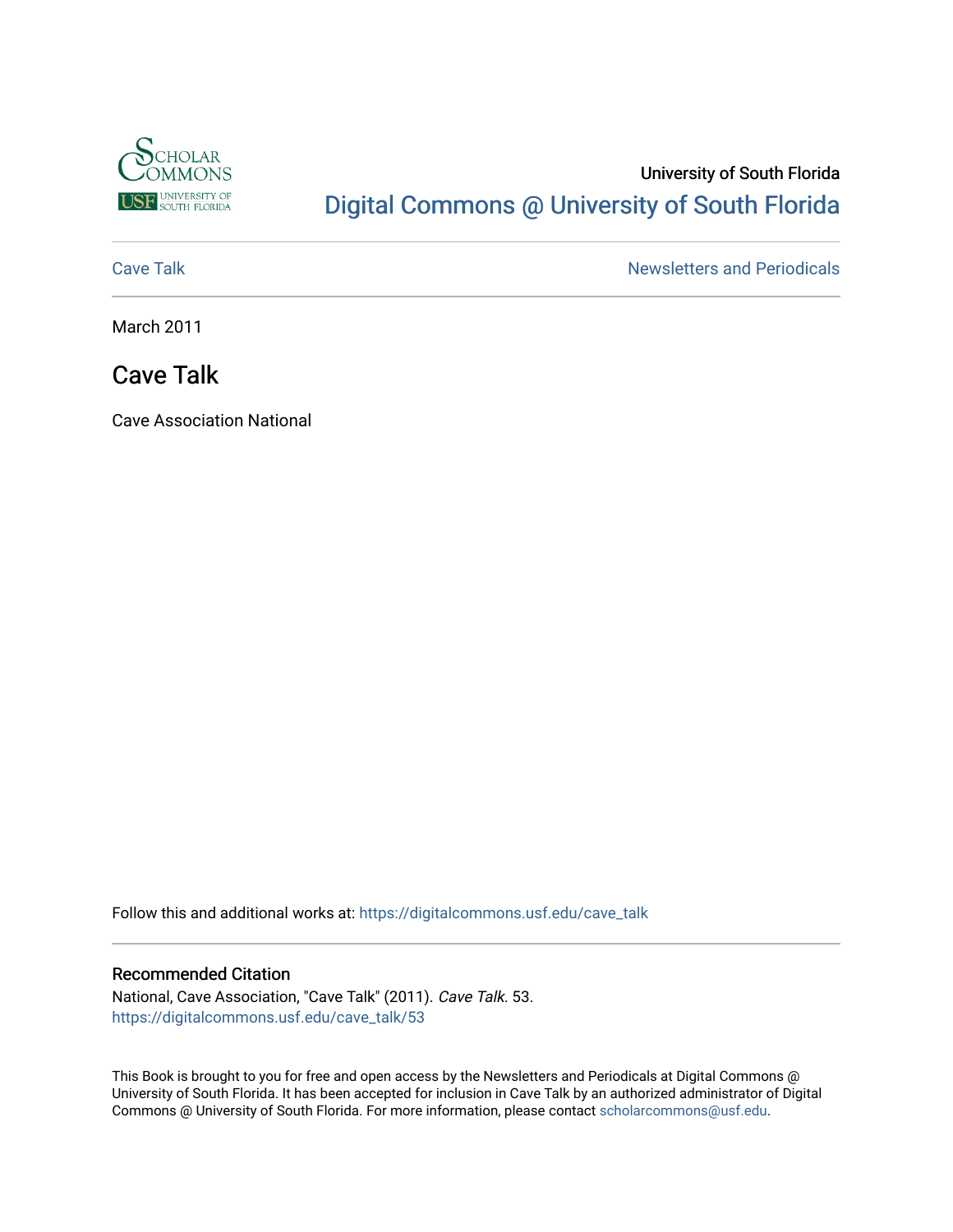#### *OFFICERS*

**President**: **Eric Evans**  Ohio Caverns, OH Ph: 937-465-4017 crcave@ctcn.net

**Vice President**: **Greg Beckler** Natural Stone Bridge & Cave, NY Ph: 518-494-2283 [gbeckler@frontiernet.net](mailto:gbeckler@frontiernet.net)

**Secretary Treasurer**: **Susan Berdeaux**  Diamond Caverns, KY Ph: 270-749-222[8 susan@cavern.com](mailto:susan@cavern.com)

**Past President**: **Steve Thompson**  Bridal Cave, MO Ph: 573-346-2676 [steve@bridalcave.com](mailto:steve@bridalcave.com)

**Coordinator**: **Diane Thompson** Camdenton, MO Ph: 573-836-2256 [diane@cavern.com](mailto:diane@cavern.com)

### *REGIONAL DIRECTORS*

**Region One**: (CT, DE, ME, MA, NH, NJ, NY, PA, RI, VT) **Bob Holt -**Howe Caverns, NY roberth@howecaverns.com Ph: 518-296-8900

**Region Two**: (MD, VA, WV, KY) **Rod Graves** - Luray Caverns, VA rod.graves@luraycaverns.com Ph: 540-743-6551

**Region Three**: (IL,IN, MI, OH) **Claudia Yundt** - Squire Boone Caverns, IN claudia@squireboone.com Ph: 812-732-4382

**Region Four**: (AR, IA, KS, MO, NE) **Steve Thompson** - Bridal Cave, MO [steve@bridalcave.com](mailto:steve@bridalcave.com) Ph: 573-346-2676

**Region Five**: (MN, MT, ND, SD, WI) **Joe Klimczak** - Cave of the Mounds, WI joe@caveofthemounds.com Ph: 608-437-3038

**Region Six** : (CA, ID, NV, OR, WA, AK, HI, Bermuda, International) **Steve Rawlings** – Mercer Caverns, CA stever@mercercaverns.com Ph: 209-728-2101

**Region Seven**: (AZ, CO, NM, UT, WY) **Steve Runkle** - Cave of the Winds, CO rsr@caveofthewinds.com Ph: 719-685-5444

**Region Eight**: (LA, OK, TX) **Michelle Devaney** - Longhorn Caverns, TX michelle@vtrc.com Ph: 830-598-CAVE

**Region Nine**: (AL, FL, GA, MS, NC, SC, TN,) **Patty Perlaky** – Raccoon Mt. Caverns, TN caveperl@yahoo.com Ph: 423-821-9403



 **Diane Thompson, Coordinator** 92 Hidden Drive, Camdenton, MO 65020 diane@cavern.com 573-836-2256



March 2011

### **From the Desk of the NCA President**

Dear Members,

Hopefully by the time you read this we will all be busy with Spring Breakers or School kids! The NCA recently held its mid-winter meetings in St. Louis at the beginning of March and spent 2 days working very hard on your behalf. I would first like to thank the Regional Directors and Committee members who attended for all their input and efforts. They all go to great personal expense (both time and money) to help enhance our organization. Please don't hesitate contacting them at any time with input or concerns and look forward to hearing from them soon. I also encourage everyone to visit NCA's website as Diane has worked diligently over the past few months at updating and general housekeeping of the site. You will also be able to find updates from our mid-winter meeting as well as some exciting committee news. I would also like to share with everyone that we are in the final phase of the Coordinator/Office transition. Effective immediately Diane is taking care of all day to day operations of NCA and Susan will continue her efforts coordinating the Luray Convention. Over the past 18 months both of these ladies have worked very hard making this as seamless as possible. I would like to personally thank them both as I know many extra hours have been put in on behalf of the organization. Finally, even with higher fuel prices I continue to remain optimistic with regards to 2011 visitation. My sincere hope is that attendance will be high to our wonderful Natural Resources.

Best Regards,

 $\mathcal{L}_{\mathbf{t}}$ 

Eric Evans President, NCA

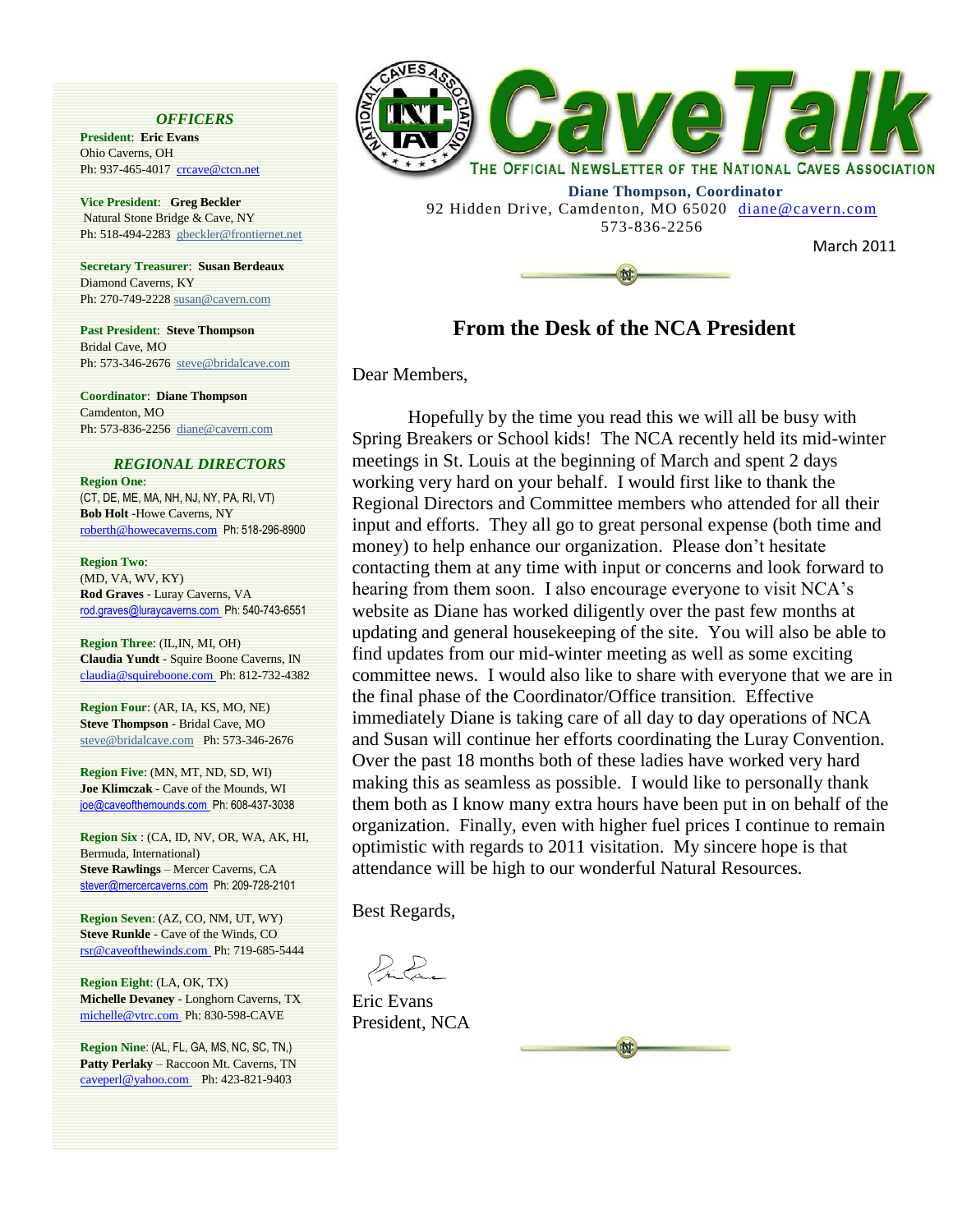

Steve Runkle & Steve Thompson report that 31 members have been recertified to date with 6 more pending approval. That puts us at a half way point in getting all of the members recertified. Please check your Alpha Radiation book and send them to Steve Runkle or Steve Thompson as soon as possible if your plan needs recertified. The NCA requests you do not send your plans directly to Ozark Underground Lab without being reviewed by the Air Quality Committee first.

Steve Thompson [steve@bridalcave.com](mailto:steve@bridalcave.com)



**Convention Committee**

During the NCA Mid-winter Meeting, Susan Berdeaux was appointed by the Board of Directors as Convention Committee Chair.



**Finance Committee**

The finance committee has been appointed. The two members at large are Matt Doyle and Dennis Boyer along with the Executive Committee.



### **Low Cost Gift Shop Merchandising & Webinars**

Hope your winter has been a productive one. We"ve added 1,200 sq. ft. to our gift shop and look forward to introducing Bowling Green to a 'more than souvenirs' shopping experience.

I"d like to recommend a website for e-education that I"ve found quite helpful. [www.susansweeney.com](http://www.susansweeney.com/) You"ll find a series of helpful webinars to grow your Facebook presence. I have my notes from the last webinar if anyone would be interested in looking them over, please contact me.

Also, I"ve found a book on low-cost gift shop merchandising. The author Linda Cahan might make an excellent speaker for the 2011 or 2012 meeting. Check her out at [www.lindacahan.com](http://www.lindacahan.com/) Here's wishing you a strong spring break,

Rho Lansden Friends of the Lost River, Inc. Office - 270-393-0077 / Fax - 393-0076

 $\frac{dx}{dx}$ 

**Membership Committee**

Membership Committee reminds everyone to remember the NCA Affiliate Membership when ordering from Vendors. The Membership is only \$300 for the vendor and a big benefit to the NCA.

Steve Thompson [steve@bridalcave.com](mailto:steve@bridalcave.com)

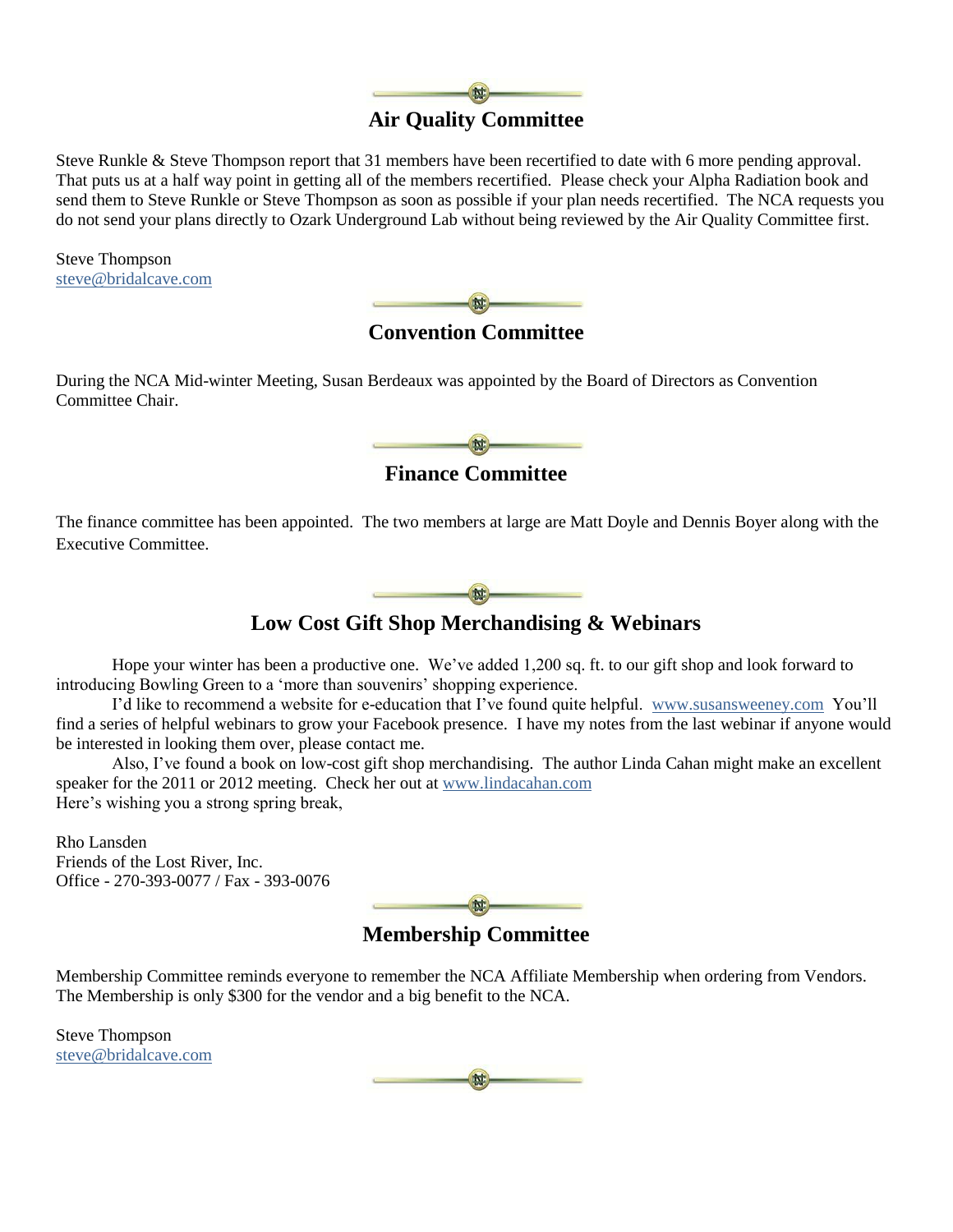### **Public Relations Committee**

The Board of Directors approved a "America"s Best Show Caves" marketing campaign that will include a new iPhone app, a new website [www.americasbestshowcaves.com](http://www.americasbestshowcaves.com/) and counter top brochure racks for NCA brochures. Details to follow shortly.

A BIG "Thank You!" goes out to Steve Runkle for his donation of \$500 (in the name of Lou Carey) to the Public Relations Campaign, along with his second \$500 donation to establish a "Heritage Award".

Steve Thompson [steve@bridalcave.com](mailto:steve@bridalcave.com)

啉

**Retail Committee**

Spring is almost here and I bet most of us are rather excited to see the snow melt away! The retail committee just wanted to give you a brief update on what's going on.

**Awareness Bracelets:** have been ordered and should be here by mid May. We did correct the saying for this second run and they now say, "Bug Patrol We use Sonar". The lettering will also not be printed on the bracelet but the letters are actually cut into the bracelet. If you would like to order some for your cave gift shop please just send Claudia an e-mail[, Claudia@squireboone.com.](mailto:Claudia@squireboone.com) You can get them in any quantity and they will be .55 cents each, same as last year!

**Gift Show Update:** The IGES (Sevierville) show will be Nov.  $3 - 7$ , 2011. Smoky Mountain Gift Show (Gatlinburg) show will be Nov.  $4 - 7$ , 2011. The Smoky Mountain show has been bought by Urban which owns several other gift shows across the U.S. We have not heard much about new plans for the show but I"m sure we"ll be hearing things in the future. When you make your plans to visit the two Tennessee gift shows please keep in mind that the IGES sponsored dinner for the NCA's Buyers will be on Friday November  $4<sup>th</sup>$ . IGES will be providing us a shuttle from the Event Center to Partridge and Pear Restaurant in Pigeon Forge. Traffic on Fridays is pretty bad so they will be taking us there via shuttle and back roads (much quicker).

**Penny Books:** The NCA Penny books for your penny press machines are available. Please get with Diane to order! We have plenty in stock and ready to ship to you!

**NCA Playing Cards:** have been redone and Impact is ready to take your orders. You can contact them at Impact Photographics 800-950-0110 ext. 19 (Matt will be your contact). You can also e-mail him at [mattn@impactphotographics.com](mailto:mattn@impactphotographics.com) The cards come in groups of 40 at \$2.10 per pack. Impact also has other items that are cave related, just ask Matt when you call.

**NCA's Buyers Group:** is growing every month. If you have not joined us yet and you would like to join, just drop Claudia an e-mail and let her know you would like to be a part of the group. It"s just an easy way for the cave gift shop buyers to share information and ask questions! Have a wonderful spring!!

Claudia Yundt [Claudia@squireboone.com](mailto:Claudia@squireboone.com)

**Website: [www.cavern.com](http://www.cavern.com/)**

Two new documents are now available on the website under the WNS icon:

 "*Bats Matter*" - The Education Committee produced a document that could be used for WNS training for guides specifically geared towards students. Ann Wescott did an excellent job putting this together.

"*Life Without Bats? Help us Protect Them*." – A brochure for your guests.

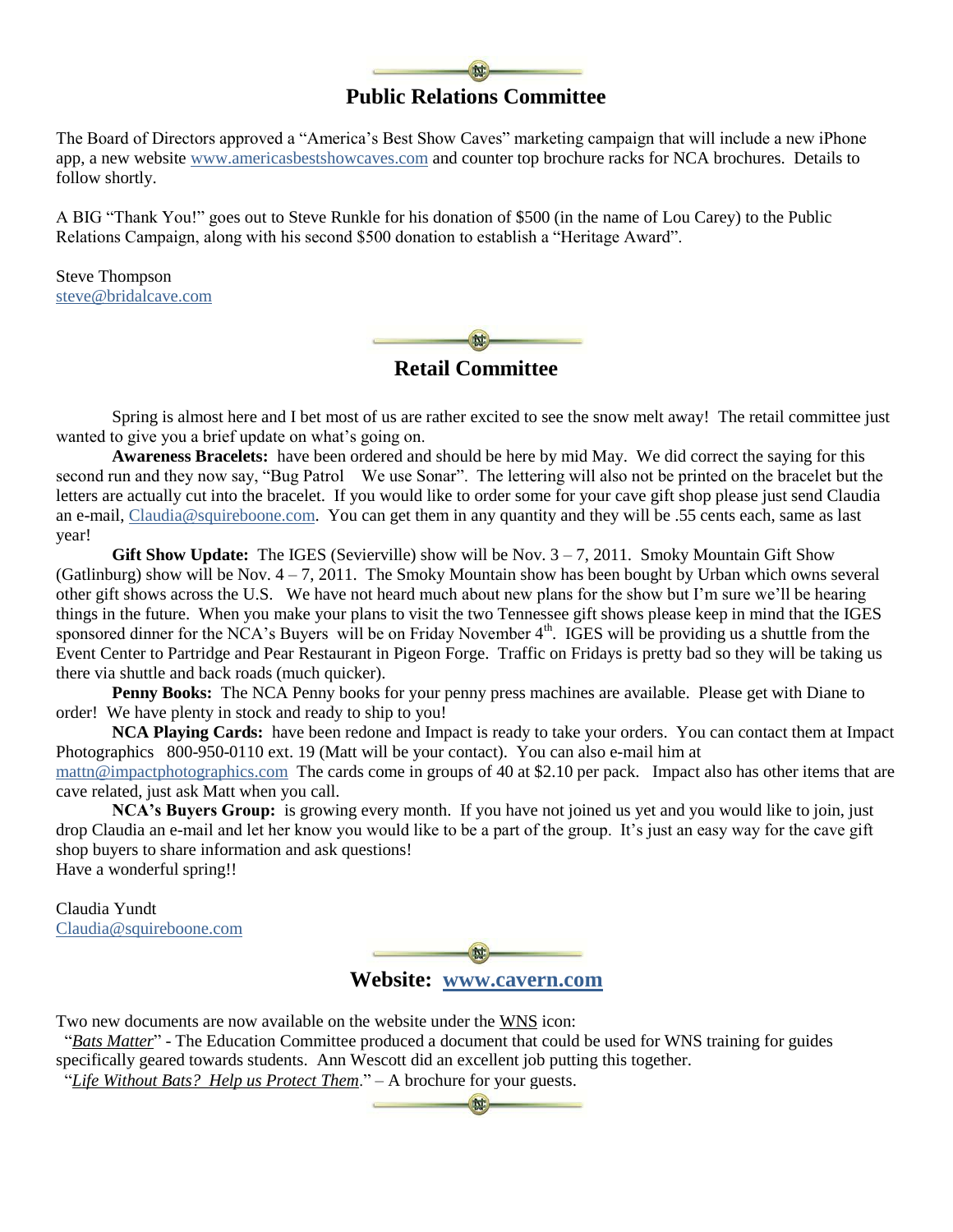

Dear Cave Colleagues,

As I prepare for our busy season and spring visitors begin to arrive, I am reminded that I am lucky to be having a season at all. Here in Wisconsin, Cave of the Mounds along with Crystal Cave, have recently faced a serious threat to close our businesses because of WNS regulations. After many long hours of work, and more than \$20,000 in legal fees we have reached an agreement with the Wisconsin DNR that will allow us to continue our operations without much serious change. I hope that my experience can serve some purpose by helping my fellow NCA members if / when they find themselves in a similar situation. Our successful efforts would not have been possible without credibility conveyed by our NCA membership, the technical expertise from the NCA, WNS and executive committees along with the generous legal defense contributions from some individual NCA members. In addition, our existing relationships with DNR staff members and our local caving community were invaluable in providing us an inside track. Finally, we hired an attorney who specializes in natural resources law. I would urge every NCA member to stay informed about local WNS developments, maintain professional relationships with potential allies and continue involvement with the NCA as quick reaction will be necessary when WNS regulation comes your way.

I would never have guessed that Wisconsin would be the first place where the closing of commercial caves would be proposed, but unfortunately that is what happened. First, in September 2010, the Wisconsin DNR named Geomyces destructans (Gd the fungus associated with WNS) as an invasive species and listed the four Wisconsin bat species as threatened. Next, in October there was a proposal for an emergency rule to either close all caves to people and / or bats with a provision for some to require decontamination of visitors where they would allow visitation. Even though Cave of the Mounds has never been bat habitat, this rule would apply because the cave could be an incubator for Gd. **So, the lack of a bat habitat is not insurance against regulation!** In both these cases, the actual rules were posted just a day before the board meeting where the adoption was to take place. Clearly such short notice makes opposition very difficult, and this is where professional relationships with your State Department of Natural Resources staff, U.S. Fish and Wildlife personnel and caving community are invaluable. Through our contacts we were able to mount an opposition and delay enactment of this rule for commercial caves. During this respite we worked with DNR staff to negotiate cave specific management plans regarding bats and visitors. These plans allowed us to work with DNR staff in a less adversarial way to propose solutions that account for the varying conditions at different caves. In addition, we worked to change the tenor of discussions to convince them that Show Caves are working to solve this problem and can be an important tool to educate the public about this issue. For this reason, I urge all members that are making contributions towards WNS education and research to notify the NCA office of the details so that we may all take credit as a group for the work we are doing. Our DNR has created a program where they now actually promote us as a "bat friendly destination" that may be visited without potential harm to bats. Another important item was to change the language of discussion; for example, we now use "preventative measures" rather than "decontamination protocol" when discussing how to stop the spread to an uninfected cave. In the end, our negotiations with the DNR led to the Wisconsin NCA caves receiving formal exemptions from the new regulations based upon us following our management plans.

Our Wisconsin WNS misadventure is hopefully done for now, but I am afraid that other NCA caves will be facing similar struggles. I urge everyone to follow the updates from the NCA and form relationships locally so that the eventual regulations will not adversely affect your operations. Best wishes for a successful season.

Joe Klimczak [joe@caveofthemounds.com](mailto:joe@caveofthemounds.com) Cave of the Mounds, National Natural Landmark